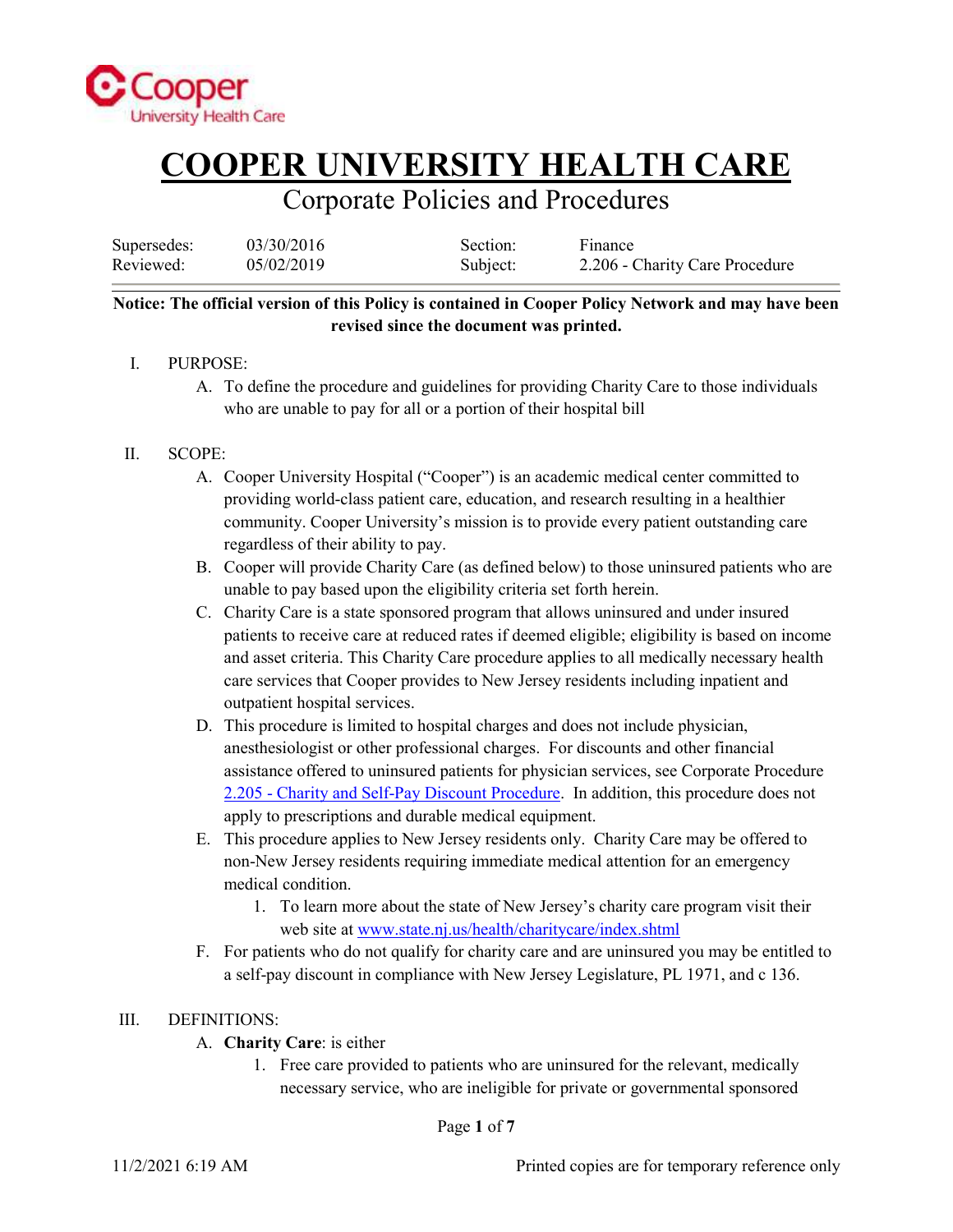

### Corporate Policies and Procedures

| Supersedes: | 03/30/2016 | Section: | Finance                        |
|-------------|------------|----------|--------------------------------|
| Reviewed:   | 05/02/2019 | Subject: | 2.206 - Charity Care Procedure |

health care coverage, who have family incomes not in excess of 200% of the Federal Poverty Income Guidelines ("FPIG") and individual assets not exceeding \$7,500 or family assets not exceeding \$15,000; or

2. Discounts afforded patients who are uninsured for the relevant service, who have family incomes in excess of 200% but not exceeding 300% of the FPIG\* and individual assets not exceeding \$7,500 or family assets not exceeding \$15,000.

|                                                        | Percentage of 115% of<br>Medicare |
|--------------------------------------------------------|-----------------------------------|
| Income as a Percentage of FPIG                         | Rate Paid by Patient**            |
| less than or equal to 200%                             | $0\%$                             |
| greater than 200% but less than or equal to 225%       | <b>20%</b>                        |
| greater than 225% but less than or equal to $250\%$    | 40%                               |
| greater than 250% but less than or equal to 275%       | 60%                               |
| greater than 275% but less than or equal to 300%       | 80%                               |
| greater than $300\%$ but less than or equal to $500\%$ | $100\%$                           |
|                                                        |                                   |

\*The FPIG is updated each year in February and can be located at: [http://aspe.hhs.gov/poverty/index.shtml.](http://aspe.hhs.gov/poverty/index.shtml)

\*\*For patients with incomes between 200% and 300% of the FPIG, the sliding scale discount applies to 115% of the applicable Medicare rate for the service rendered.

- B. **Self-Pay Patient**: Those patients who are uninsured patients (as defined below) and who are not eligible for Charity Care. Self-Pay Patients with family gross income less than 500% of the FPIG will not be billed amounts that exceed 115% of applicable Medicare rates. Self-Pay patients are eligible for financial assistance as outlined in Cooper's Uninsured Patient Discounts procedure.
- C. **Uninsured Patient**: A patient who does not have any third party health care coverage by either (a) a third party insurer, (b) an ERISA plan, (c) a federal or state health care program (including without limitation Medicare, Medicaid, and TRICARE), (d) workers' compensation, medical savings account or other coverage for all or any part of the bill, including claims against third parties covered by insurance to which a Cooper entity is subrogated, but only if payment is actually made by such insurance company.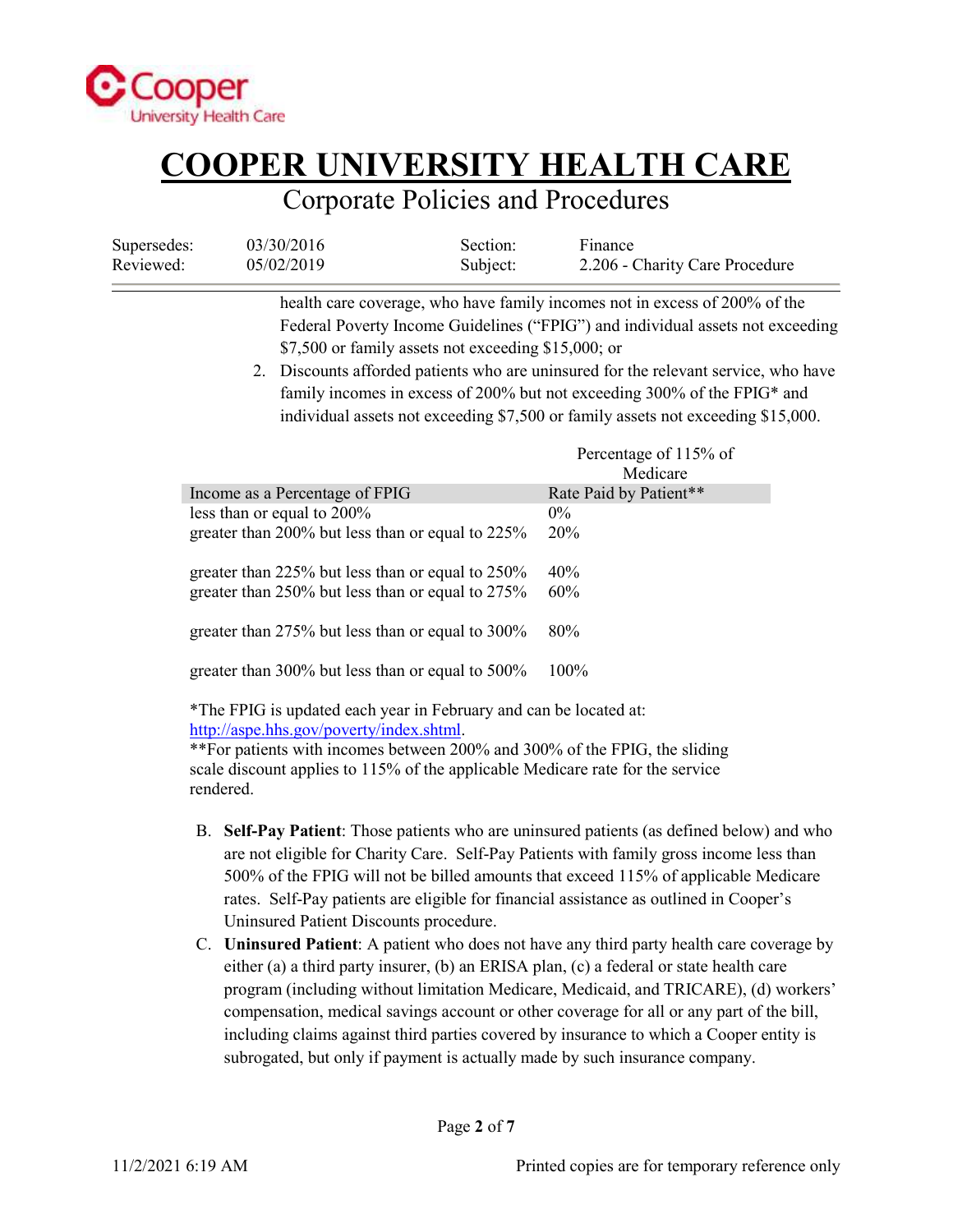

### Corporate Policies and Procedures

| Supersedes: | 03/30/2016 | Section: | Finance                        |
|-------------|------------|----------|--------------------------------|
| Reviewed:   | 05/02/2019 | Subject: | 2.206 - Charity Care Procedure |

- D. **Governmental Sponsored Health Care Coverage**: Any health care program (other than Charity Care) operated or financed at least in part by the federal, state or local government.
- E. **Financial Counselor**: An individual trained to assist patients in identifying sources of healthcare coverage, determining eligibility for such coverage, and assisting in completing necessary applications. Financial counselors may either be employees of Cooper or a third party engaged by Cooper to assist in its billing and collections process. To apply for Charity Care at Cooper please contact our financial counselors at 856-342- 3140.

#### IV. PROCEDURE:

- A. General Principles:
	- 1. All Charity Care applicants must be screened to determine the potential eligibility for any private or Governmental Sponsored Health Care Coverage that might pay the hospital bill. Patients may not be eligible for Charity Care until they are determined to be ineligible for any private or Governmental Sponsored Health Care Coverage.
	- 2. Patients who do not provide all information necessary to completely and accurately assess their financial situation or who do not cooperate with efforts to secure Governmental Sponsored Health Care Coverage will be deemed ineligible for Charity Care. However, such cooperation will not be a precondition to the timely provision of medically necessary treatment.
	- 3. Patients determined to be eligible for Charity Care shall not receive a bill for services or be subject to collection procedures. Patients determined to be eligible for reduced Charity Care shall not be billed or subject to collection procedures for the portion of the bill that is reduced charge Charity Care.
	- 4. Length of Charity Care approval is specific to services rendered.
		- a. Emergency treatment is date of service only
		- b. Radiology and lab is 30 days
		- c. Inpatient stays are 60 days
		- d. Hematology and oncology is 180 days.
	- 5. Patients will be eligible to reapply for Charity Care again after the applicable period has expired.
	- 6. A Financial Counselor will, upon request, discuss with any patient, prospective patient or guarantor the details of this procedure, and the procedure's potential applicability to the circumstances of that patient or prospective patient.

Page **3** of **7**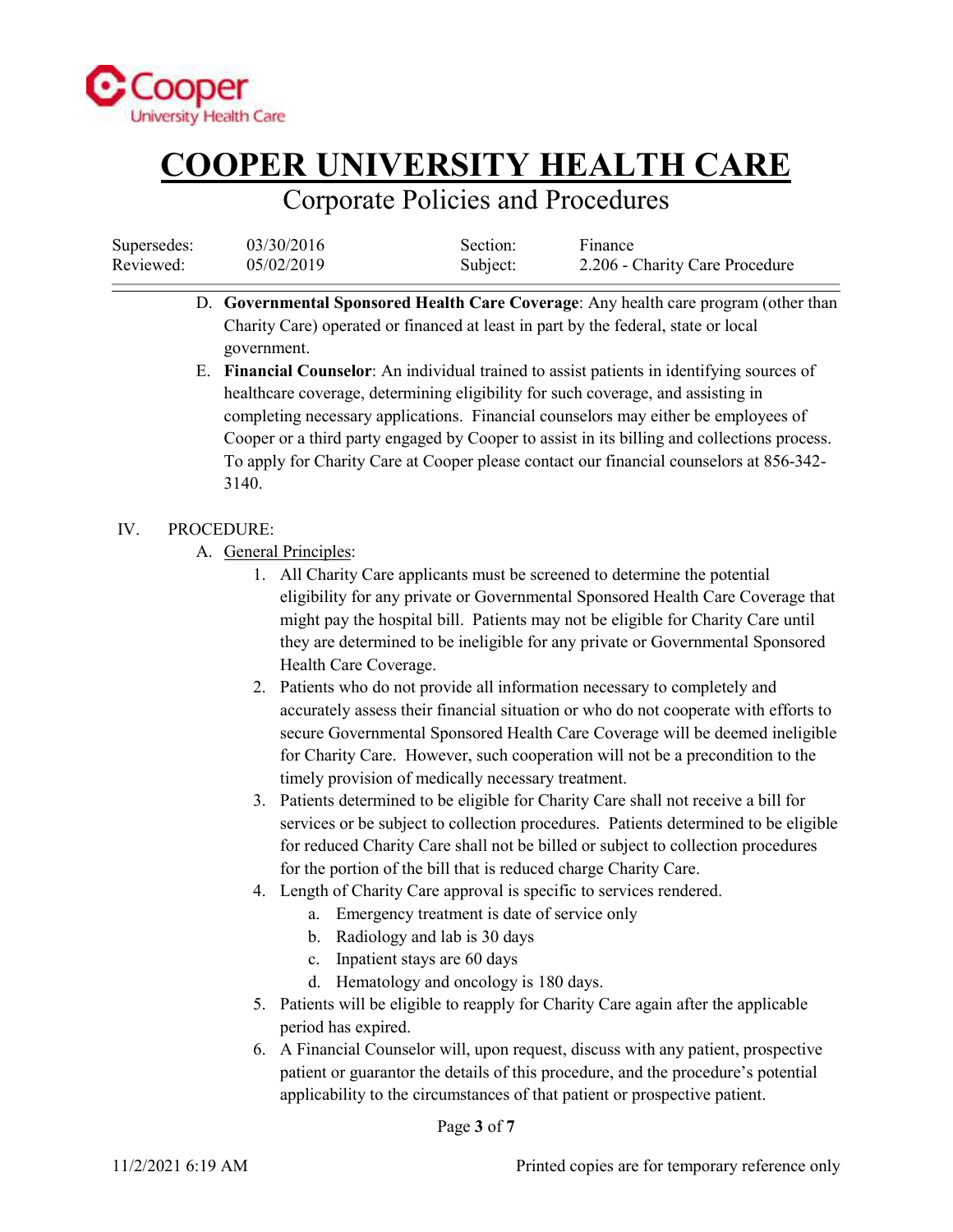

## Corporate Policies and Procedures

| Supersedes:<br>Reviewed: | 03/30/2016<br>05/02/2019                                         | Section:<br>Subject:                                                                                                                                                                                                                                                                                                       | Finance<br>2.206 - Charity Care Procedure                                                                                                                                                                                                                                                                                                                                                                                                                                                                                                                                                                                                                                                                                                            |
|--------------------------|------------------------------------------------------------------|----------------------------------------------------------------------------------------------------------------------------------------------------------------------------------------------------------------------------------------------------------------------------------------------------------------------------|------------------------------------------------------------------------------------------------------------------------------------------------------------------------------------------------------------------------------------------------------------------------------------------------------------------------------------------------------------------------------------------------------------------------------------------------------------------------------------------------------------------------------------------------------------------------------------------------------------------------------------------------------------------------------------------------------------------------------------------------------|
|                          | B. Outpatient and Elective Inpatient Procedures:<br>application. |                                                                                                                                                                                                                                                                                                                            | 1. At the time of scheduling, pre-registration or registration for outpatient or non-<br>emergent inpatient procedures (whichever are applicable), the patient will be<br>asked for insurance coverage, and the patient will be informed of any co-<br>payments that will be expected at the time of payment. If the patient is an<br>uninsured patient, the patient will be informed of the procedure. If the patient<br>wishes to apply for Charity Care, he or she will be given or mailed an<br>application. If the patient does not wish to apply for Charity Care, the patient<br>will be informed of the amount due at the time of registration. A patient may not<br>qualify for Charity Care until he or she has completed the Charity Care |
|                          | Governmental Sponsored Health Care Coverage.                     |                                                                                                                                                                                                                                                                                                                            | 2. After completing the Charity Care application (including supporting<br>documentation as set forth below), the patient is expected to return to Cooper and<br>meet with a Financial Counselor. A Financial Counselor will assess the<br>application and determine whether a patient qualifies for Charity Care or                                                                                                                                                                                                                                                                                                                                                                                                                                  |
|                          | appropriate coverage.                                            |                                                                                                                                                                                                                                                                                                                            | 3. If the patient is likely to qualify for Governmental Sponsored Health Care<br>Coverage, a Financial Counselor will assist the patient in applying for<br>4. If a patient is unlikely to qualify for Governmental Sponsored Health Care                                                                                                                                                                                                                                                                                                                                                                                                                                                                                                            |
|                          | payments due.                                                    | Coverage, and the patient does not qualify for Charity Care, appropriate payment<br>arrangements must be made with a Financial Counselor. Should the patient<br>subsequently qualify for Governmental Sponsored Health Care Coverage or any<br>other health insurance, any payments received will be refunded less any co- |                                                                                                                                                                                                                                                                                                                                                                                                                                                                                                                                                                                                                                                                                                                                                      |
|                          | C. Patients Treated and Released from Emergency Department:      |                                                                                                                                                                                                                                                                                                                            |                                                                                                                                                                                                                                                                                                                                                                                                                                                                                                                                                                                                                                                                                                                                                      |
|                          | coverage.                                                        |                                                                                                                                                                                                                                                                                                                            | 1. All patients will be treated in accordance with the requirements of the Federal<br>Emergency Medical Treatment and Labor Act. All patients will be triaged and, if<br>medically necessary, receive a medical screening exam by Emergency<br>Department staff prior to registration or obtaining information on insurance                                                                                                                                                                                                                                                                                                                                                                                                                          |
|                          | application to the Financial Counselor.                          |                                                                                                                                                                                                                                                                                                                            | 2. Any uninsured patient will be informed of the process prior to discharge. A<br>Charity Care application will be provided to any patient who wishes to apply for<br>Charity Care. The patient shall be instructed to complete and return the                                                                                                                                                                                                                                                                                                                                                                                                                                                                                                       |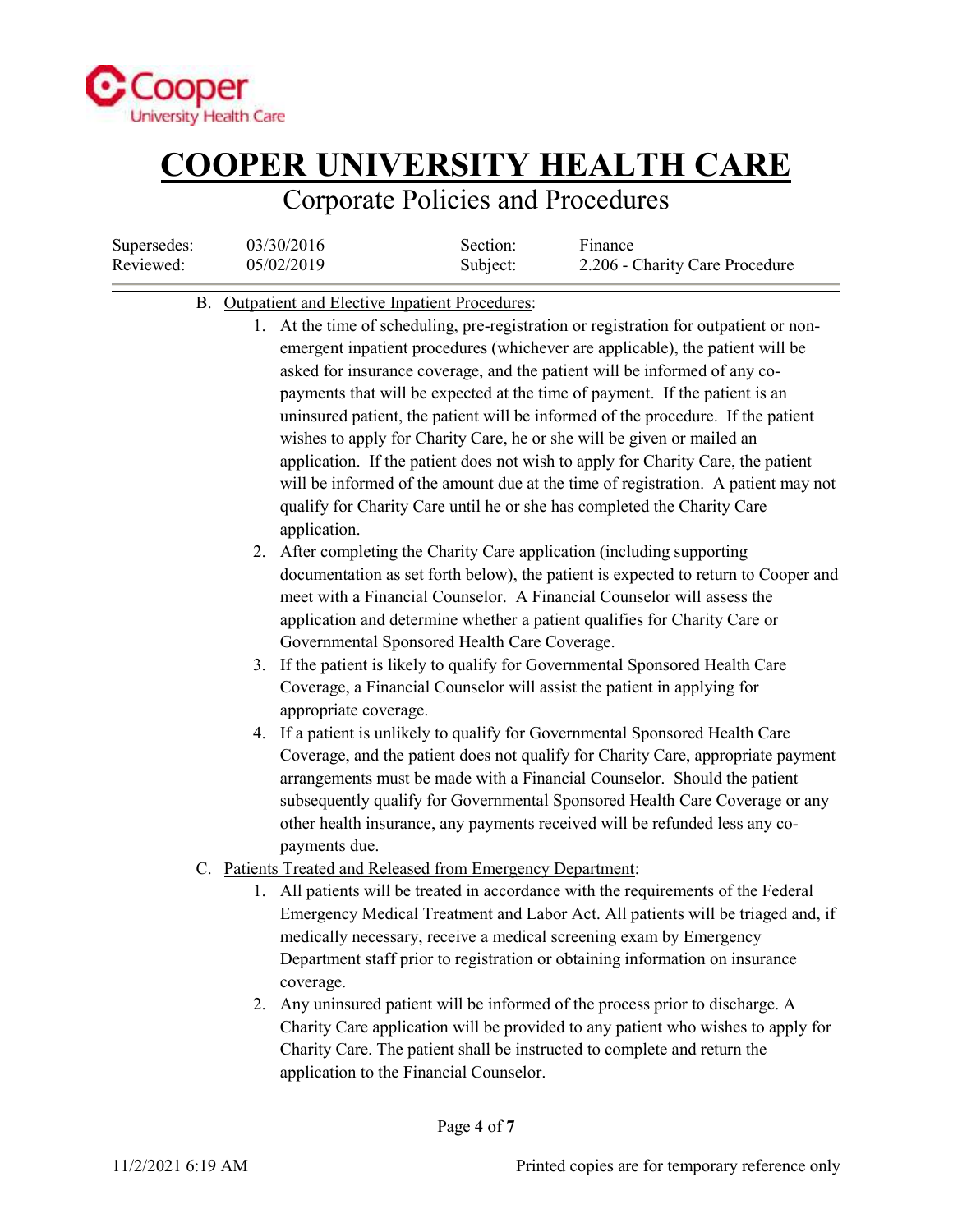

## Corporate Policies and Procedures

| Supersedes:<br>Reviewed: | 03/30/2016<br>05/02/2019                                                                                 | Section:<br>Subject: | Finance<br>2.206 - Charity Care Procedure                                                                                                                                                                                                                                                                                                                                                                              |
|--------------------------|----------------------------------------------------------------------------------------------------------|----------------------|------------------------------------------------------------------------------------------------------------------------------------------------------------------------------------------------------------------------------------------------------------------------------------------------------------------------------------------------------------------------------------------------------------------------|
|                          | Health Care Coverage may also be considered.<br>D. Inpatients Admitted through the Emergency Department: |                      | 3. If an uninsured patient has been referred from the Emergency Room to a Cooper<br>outpatient department for follow-up treatment, the patient will be informed that,<br>at the time of the appointment, payment or a completed Charity Care application<br>will be expected. Based on the information provided in the completed Charity<br>Care application, eligibility for Medicaid or other Governmental Sponsored |
|                          |                                                                                                          |                      | 1. Within one business day following admission, a Financial Counselor will arrange                                                                                                                                                                                                                                                                                                                                     |
|                          |                                                                                                          |                      | a meeting with uninsured patients, to be held during the inpatient admission. The                                                                                                                                                                                                                                                                                                                                      |
|                          |                                                                                                          |                      | Financial Counselor will work with patients and their families to obtain                                                                                                                                                                                                                                                                                                                                               |
|                          |                                                                                                          |                      | information necessary to complete a Medical Assistance application and Charity                                                                                                                                                                                                                                                                                                                                         |
|                          |                                                                                                          |                      | Care application. If the Medical Assistance application and Charity Care                                                                                                                                                                                                                                                                                                                                               |
|                          |                                                                                                          |                      | application cannot be completed during the patient's admission, the Financial                                                                                                                                                                                                                                                                                                                                          |
|                          |                                                                                                          |                      | Counselor will follow up with the patient by telephone and request additional                                                                                                                                                                                                                                                                                                                                          |
|                          | information.                                                                                             |                      |                                                                                                                                                                                                                                                                                                                                                                                                                        |
|                          | 2.                                                                                                       |                      | Medical Assistance applications will be completed and forwarded to the New<br>Jersey Department of Human Services, Division of Medical Assistance and                                                                                                                                                                                                                                                                  |
|                          |                                                                                                          |                      | Health Services ("DMAHS"). If the Medical Assistance application is approved,                                                                                                                                                                                                                                                                                                                                          |
|                          |                                                                                                          |                      | the patient's financial status will be updated and DMAHS will be billed. If a                                                                                                                                                                                                                                                                                                                                          |
|                          |                                                                                                          |                      | patient is denied Medical Assistance (or if it is determined that an application is                                                                                                                                                                                                                                                                                                                                    |
|                          |                                                                                                          |                      | not appropriate), the patient's case will be reviewed for Charity Care. If the                                                                                                                                                                                                                                                                                                                                         |
|                          |                                                                                                          |                      | patient does not qualify for Charity Care, appropriate payment arrangements                                                                                                                                                                                                                                                                                                                                            |
|                          | must be worked out with the Financial Counselor.                                                         |                      |                                                                                                                                                                                                                                                                                                                                                                                                                        |
|                          | E. Application Process:                                                                                  |                      |                                                                                                                                                                                                                                                                                                                                                                                                                        |
|                          |                                                                                                          |                      | 1. In order for a formal determination of Charity Care eligibility to be made, it is                                                                                                                                                                                                                                                                                                                                   |
|                          |                                                                                                          |                      | necessary for the patient (or guarantor) to provide any and all information being                                                                                                                                                                                                                                                                                                                                      |
|                          |                                                                                                          |                      | requested, including but not limited to, demographic and financial information,<br>as well as information documenting income resources and financial assets (e.g.,                                                                                                                                                                                                                                                     |
|                          |                                                                                                          |                      | W-2, pay stubs, tax forms, etc.) and proof of New Jersey residency. All such                                                                                                                                                                                                                                                                                                                                           |
|                          |                                                                                                          |                      | financial information will be held in confidence and will be used only for the                                                                                                                                                                                                                                                                                                                                         |
|                          |                                                                                                          |                      | purposes of evaluating a patient's eligibility for Charity Care.                                                                                                                                                                                                                                                                                                                                                       |
|                          | 2.                                                                                                       |                      | The patient will be asked if he or she has any third party health insurance,                                                                                                                                                                                                                                                                                                                                           |
|                          |                                                                                                          |                      | including, but not limited to, coverage through a parent or spouse or coverage for                                                                                                                                                                                                                                                                                                                                     |
|                          |                                                                                                          |                      | the services under an automobile insurance or workers compensation policy. If                                                                                                                                                                                                                                                                                                                                          |

the patient claims to have insurance, the name of the insurer and the insured will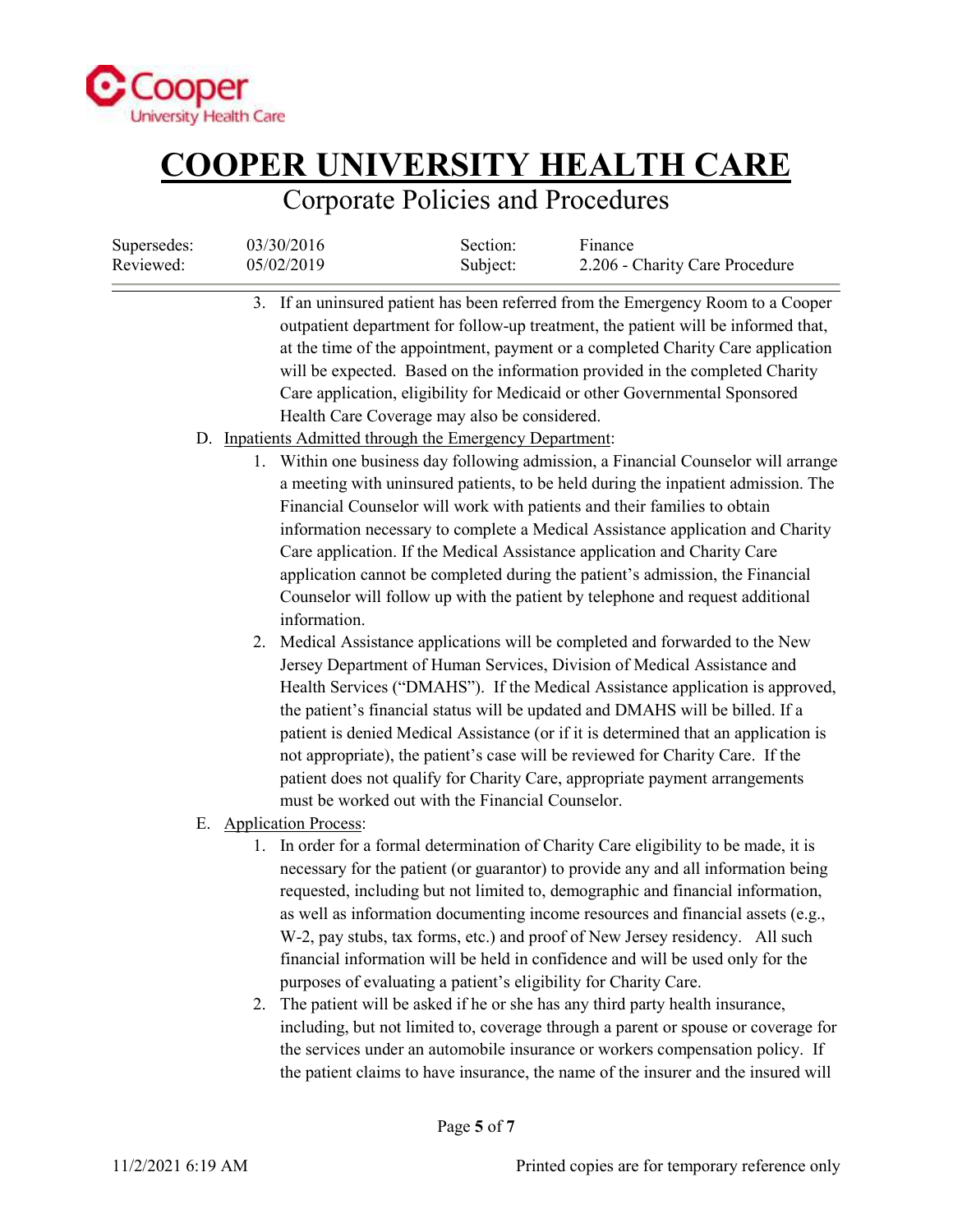

## Corporate Policies and Procedures

| Supersedes:<br>Reviewed: | 03/30/2016<br>05/02/2019                                                                           | Section:<br>Subject:                                                                                 | Finance<br>2.206 - Charity Care Procedure                                                                                                                                                                                                                                                                                                                                                                                                                                                                                                                                                                                                                                                                                                                                                                                                                                                                                                                                                                                                                                                                                                                                                                                                                                     |
|--------------------------|----------------------------------------------------------------------------------------------------|------------------------------------------------------------------------------------------------------|-------------------------------------------------------------------------------------------------------------------------------------------------------------------------------------------------------------------------------------------------------------------------------------------------------------------------------------------------------------------------------------------------------------------------------------------------------------------------------------------------------------------------------------------------------------------------------------------------------------------------------------------------------------------------------------------------------------------------------------------------------------------------------------------------------------------------------------------------------------------------------------------------------------------------------------------------------------------------------------------------------------------------------------------------------------------------------------------------------------------------------------------------------------------------------------------------------------------------------------------------------------------------------|
|                          | 3.<br>5.<br>outpatient service.                                                                    | contacting the identified third-party insurer.<br>date of outpatient service or inpatient discharge. | be documented by the Financial Counselor, who will also verify the coverage by<br>The financial resources of a parent or guardian will be considered in determining<br>the Charity Care eligibility of a patient who is a legal dependent.<br>4. A Charity Care application may be submitted at any time up to one year from the<br>Cooper shall make the Charity Care determination and notify the applicant, in<br>writing, within ten (10) working days from the day the applicant submits a<br>completed written application. If the application does not contain sufficient<br>documentation to make the determination, Cooper shall notify the applicant, in<br>writing, within ten (10) working days from the day the applicant submits an<br>incomplete application. The applicant shall be permitted to supply additional<br>documentation at any time up to one year after the date of inpatient discharge or<br>6. Once a patient has been approved for Charity Care, the patient must disclose any<br>change in financial or family situation that may affect eligibility for Charity Care.<br>The patient will be asked periodically to disclose any changes in status or update<br>the financial and family information and may be asked to reapply for Charity |
| F.                       | Care.<br>Patient Notification of Charity Care Procedure:<br>1.<br>hospital information desk.<br>4. | (https://cooperhealth.policytech.com).                                                               | Written notice of the availability of Charity Care and Medicaid or NJ FamilyCare<br>shall be provided to patients at the time of service as outlined above.<br>2. Notification concerning the existence of Cooper's Charity Care procedure shall<br>be posted within Cooper and its satellite facilities such as the admissions area,<br>business office, outpatient clinic areas, the emergency room and the main<br>3. Upon request, a copy of the Charity Care procedure will be made available in a<br>reasonably timely manner by the Department of Financial Counseling.<br>The Charity Care Procedure is posted on the Cooper Policy Network                                                                                                                                                                                                                                                                                                                                                                                                                                                                                                                                                                                                                           |
| V.                       | <b>REFERENCES:</b>                                                                                 |                                                                                                      |                                                                                                                                                                                                                                                                                                                                                                                                                                                                                                                                                                                                                                                                                                                                                                                                                                                                                                                                                                                                                                                                                                                                                                                                                                                                               |
|                          | 2008<br>B. N.J.A.C. §§ 10:52-11.1-11.16.                                                           |                                                                                                      | A. N.J.S.A. §§ 26:2H-12.52-12.53 (effective February 4, 2009); Letter Bulletin from<br>Commissioner of New Jersey Department of Health and Senior Services dated October 7,                                                                                                                                                                                                                                                                                                                                                                                                                                                                                                                                                                                                                                                                                                                                                                                                                                                                                                                                                                                                                                                                                                   |